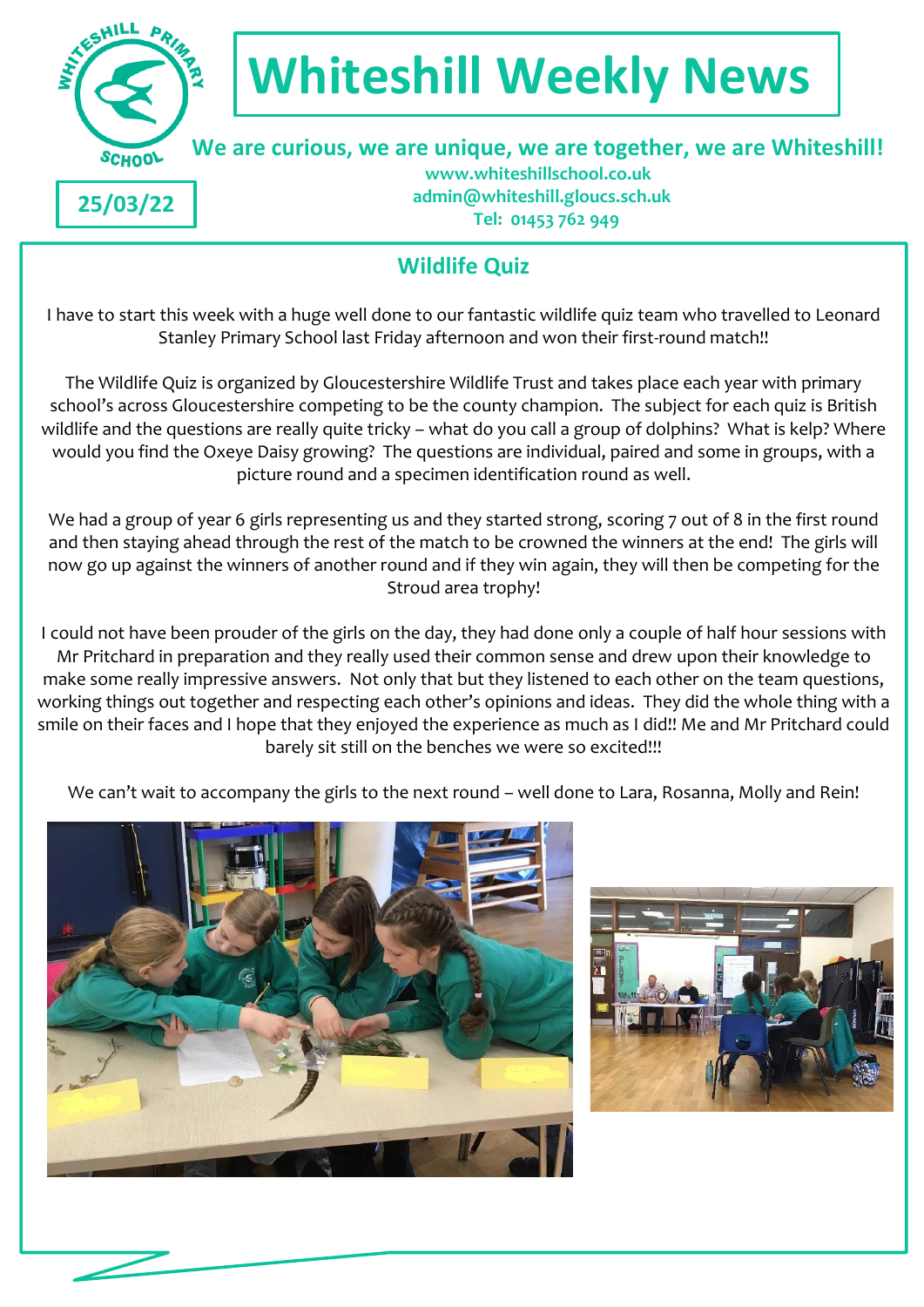#### **Red Nose Day**

Thank you to everyone who sent in a donation for Red Nose Day last week. We managed to raise £81 to send to comic relief on the day.

## **Friends of Whiteshill School News**

## **Easter Egg Hunt and Jubilee Party**

Friends of Whiteshill School are organising two events for the summer term for you and the children to enjoy. There will be an Easter Egg Hunt around the village during the holiday break, with the children painting eggs in school that you can then spot on your hunt! More details to follow.

On Saturday 4th June, there will be a village party in the park to celebrate the Queen's Jubilee. The Friends of Whiteshill School have been given the chance to arrange some fun activities for the children and raise money for the school on the day. They need volunteers to help with organising and running events. If you are able to help or are interested in finding out more, please email [friendsofwhiteshillschool@outlook.com](mailto:friendsofwhiteshillschool@outlook.com) or speak to Laura Asplin or Anna Hutchinson or any of the other Friends members. You can also let Mrs Angove or Miss Francis know if you are not sure how to find the Friends on the playground!

We will be celebrating the Queen's Jubilee in school as well on the last day of the half term, with a street party in the playground! More details to follow.

### **Book Fair**

In the week commencing 16<sup>th</sup> May the Friends will be hosting an online book fair – an opportunity to buy books for your children whilst also supporting the school and helping to re-stock our library! Please see attached poster for details.

### **Relationships Education**

During this term, we are teaching the children the relationships part of our PSHE curriculum. If you would like to know more about this, please don't forget that our Relationships, Health and Sex Education policy is on the school website here[: www.whiteshillschool.co.uk/policies](http://www.whiteshillschool.co.uk/policies) As part of this, the children in Elm class have been finding out about the PANTS rule from the NSPCC which is a great way of helping children understand that their body belongs to them, and they should tell someone they trust if anything makes them feel upset or worried. To find out more and sing along with the 'Pantasaurus' click [here.](https://www.nspcc.org.uk/keeping-children-safe/support-for-parents/pants-underwear-rule/)

### **After School Clubs**

After School Clubs will continue in to the last week of term. The last sessions will be in the week of  $4<sup>th</sup>$  April.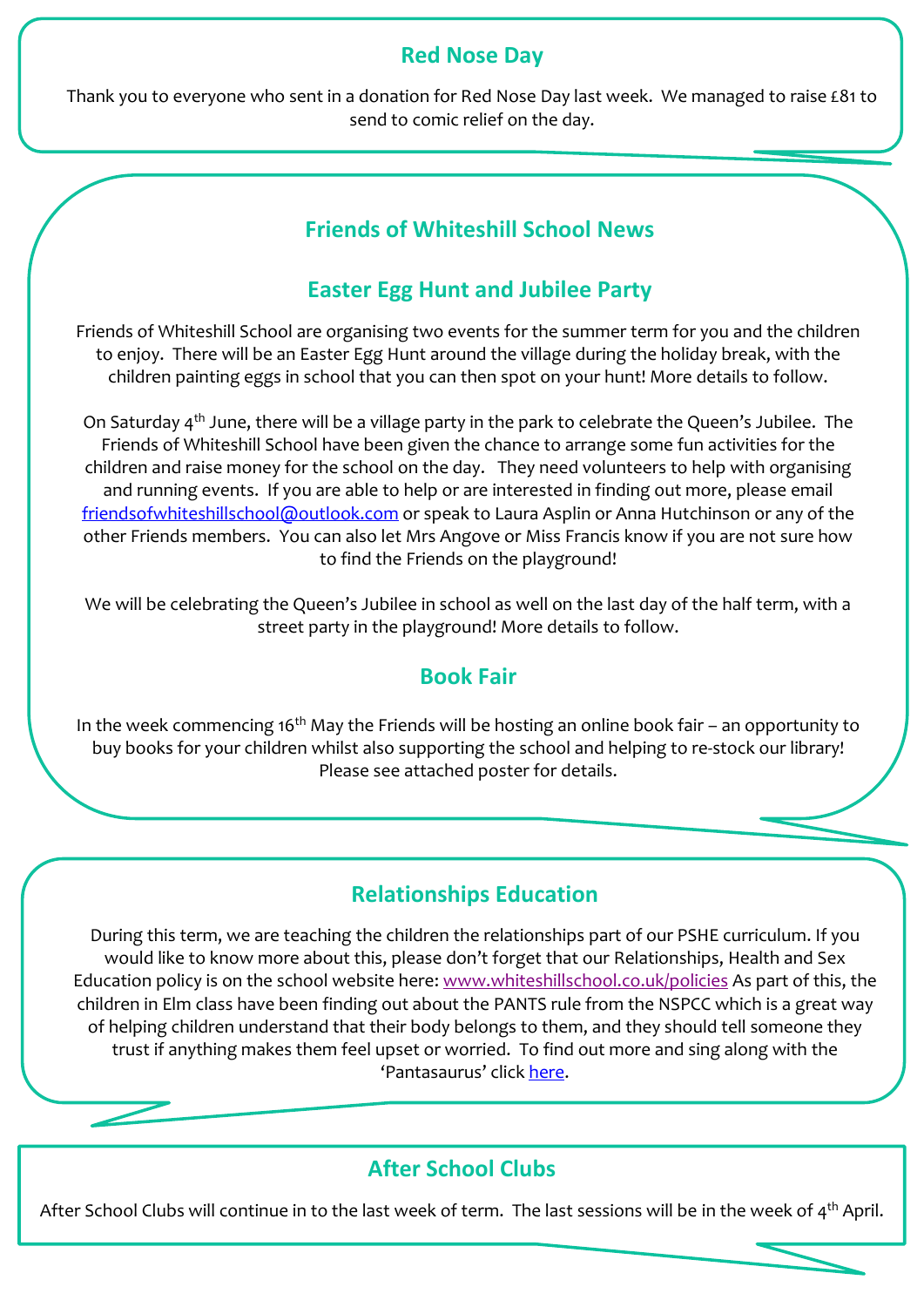#### **Guitar and Drum Lessons**

Our fantastic guitar and drum teacher Mr Cormack-Hicks has spaces to offer your child short, weekly private lessons during the school day if they are in Year 2, Maple or Oak class. If you are interested in finding out more, including prices, please email *iansguitartuition@googlemail.com* 

## **Tag Rugby**

Last week, the children in Maple and Oak class had a Tag Rugby taster session with a coach from Gloucester Rugby Club. It was a beautiful afternoon out in the sunshine and they had fun practising their skills. We managed to get some photographs of Oak class, which I have put on the website.

Tag Rugby is a sport we are really hoping to develop at Whiteshill as it is a game that all children can get involved in and be successful at. It is a real team sport, with every player on the field having an impact, which fits in really well with our value of togetherness. We are lucky enough to have two parents in school who are interested in supporting us with this in to the future and Gloucester Rugby also offer a lot of excellent opportunities for school which I am hoping to tap in to.